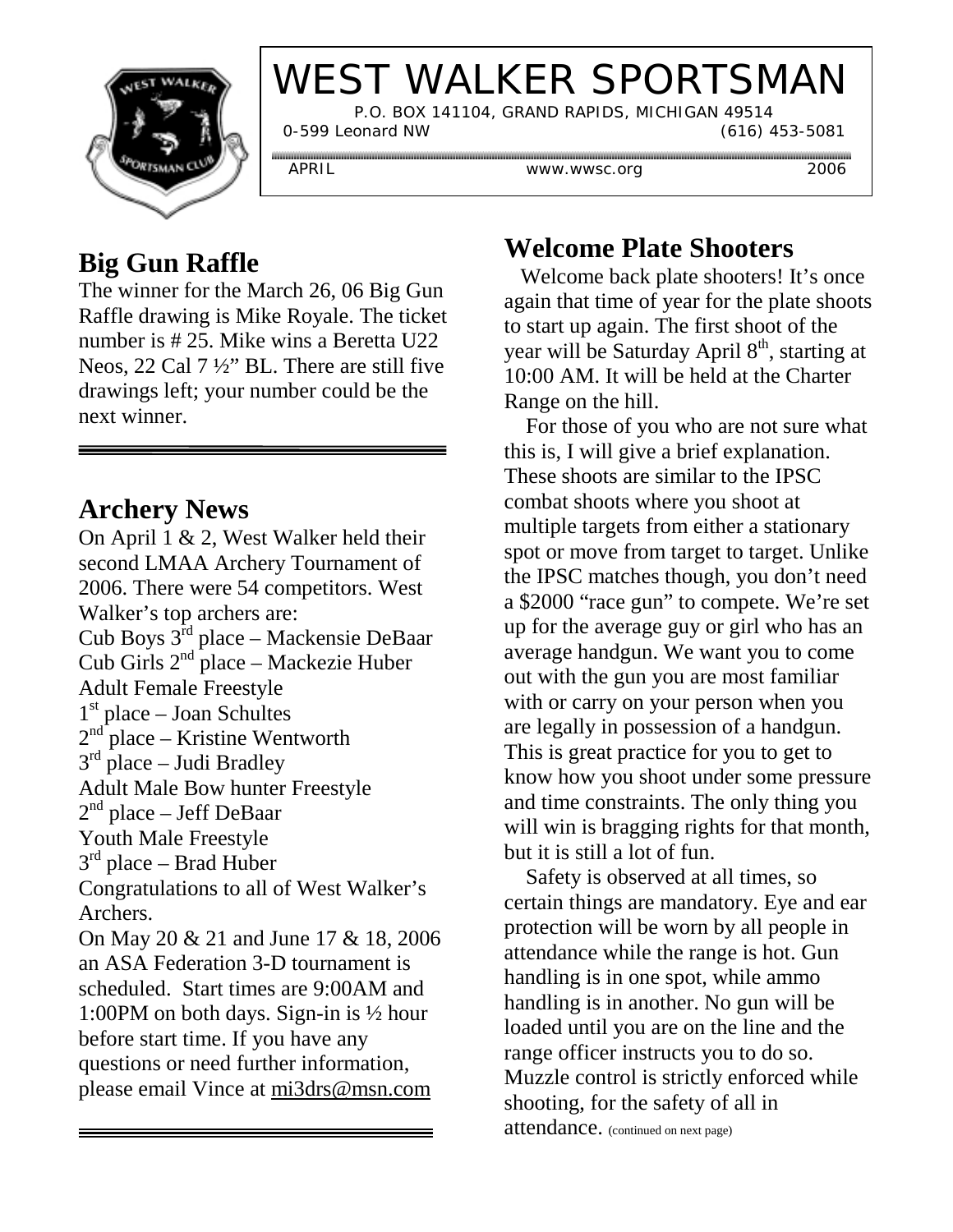As for appropriate ammunition, we have certain requirements for those also. Since we are shooting at steel plates at a distance of 36 feet, **full metal jacket ammo is not allowed**. Ricochets from the jacket material have come back and hit people. It hurts; trust me, I speak from experience. The ammo allowed is either hollow point, lead tipped, lead, or plated bullets (such as those sold by Rainier).

 **Also no magnums**, please. Our targets get beat up badly when people use those. For pistols, you will need at least two magazines because of the mandatory mag change in the middle of the match. If you have more, bring them. You may miss more than you think you will.

The cost is \$5.00 for the main event. and \$5.00 for any side event we have. The main event will consist of one practice run, then two timed runs for score. After everybody has shot their timed runs, you can shoot as often as you want, until we decide to close shop for the day. So come on out and try some steel plate shooting. I guarantee you will have a good time. If you have any questions, feel free to contact me at pl8shootr@aol.com. See you at the range. Chris Hackett

# **CCW/CPL CLASS DISCOUNT PROGRAM**

Did you know that CCW/CPL classes are discounted for WWSC members? A discount rate of 20% is offered to all club members. Not a member yet ? With your full paid class fee, \$25 will be applied to your membership – that makes your membership cost only \$25. This offer applies to those applying for a new CCW permit only. Renewal classes offer the 20% discount only. For details on the next scheduled class, contact: Barry Anderson / NRA Training Counselor Barry45ACP@aol.com

#### **RYLEE'S ACE HARDWARE 1121 Michigan Street NE, near Fuller 452-0724** *New and Used Firearms*

----------------------------------------------------------------------

**Large Selection of :**

**Ammo Reloading Supplies Holsters Electronic Sights Scopes Cleaning Equip.**

• *Retail U and I"* • *Sales & Service ARCHERY UNLIMITED ING.* **Retail & Wholesale FRANK RUS (616) 235-0145 824 Lake Michigan Dr. N.W. Grand Rapids, MI 49504**

• *Wholesale " Archery for*

• *Range*

**GUN SAFES**

**Walk – In Vault Doors** Frontier – American Security – Fort Knox

#### **HOOGERHYDE SAFE & LOCK**

**(616) 458-6365** 1033 Leonard St. NW, Grand Rapids, MI 49504 Fax (616) 458-2554

Newsletter editor: Russ Hodder rhoddersr@comcast.net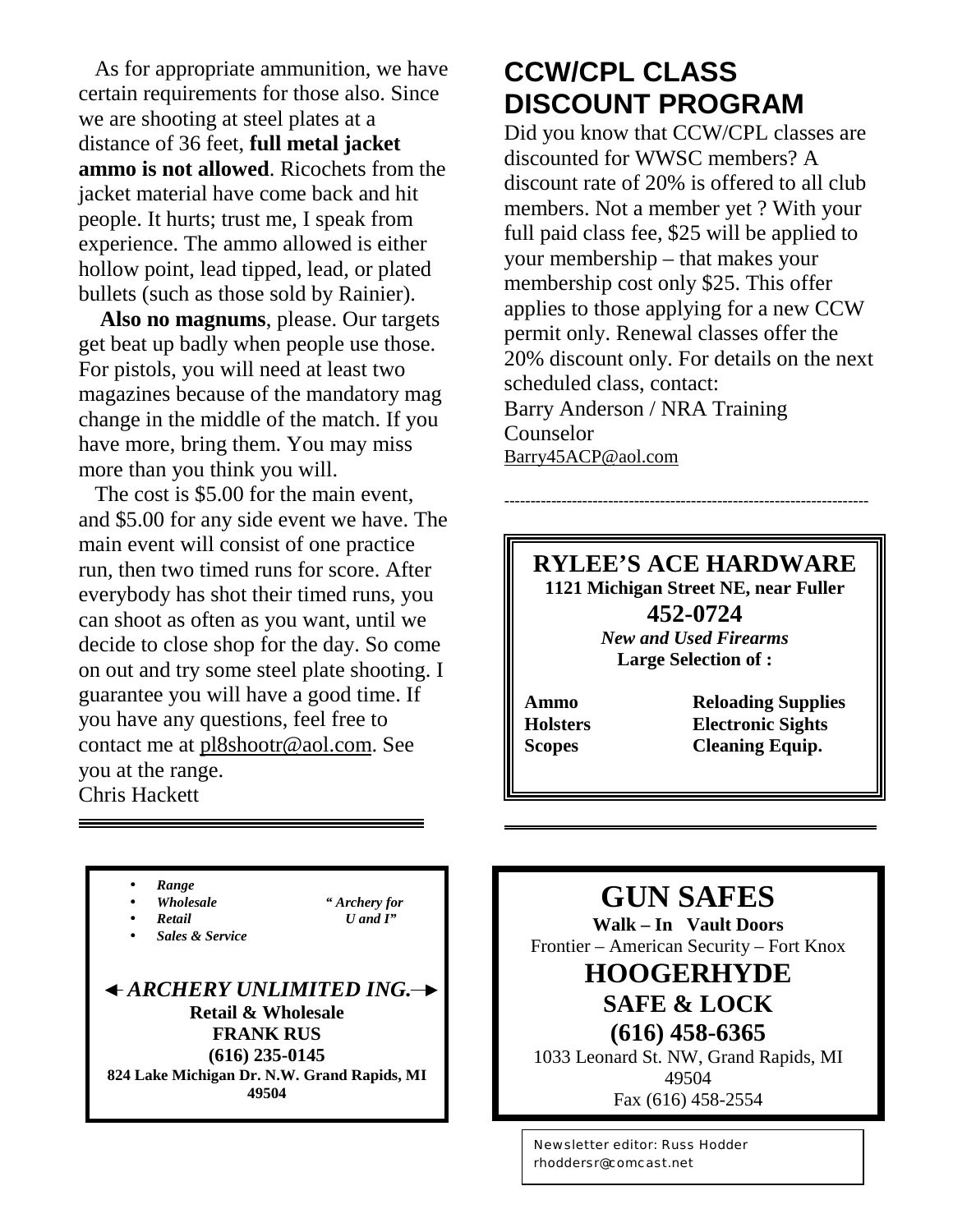|                                                                 | <b>APRIL</b>                                                               |                                                 |                                                                       | 2006                                                                    |     |                                                                                                     |
|-----------------------------------------------------------------|----------------------------------------------------------------------------|-------------------------------------------------|-----------------------------------------------------------------------|-------------------------------------------------------------------------|-----|-----------------------------------------------------------------------------------------------------|
| <b>Sun</b>                                                      | <b>Mon</b>                                                                 | <b>Tue</b>                                      | Wed                                                                   | <b>Thu</b>                                                              | Fri | <b>Sat</b>                                                                                          |
|                                                                 |                                                                            |                                                 |                                                                       |                                                                         |     | $\mathbf{1}$<br>Archer,<br><b>Trap &amp; Skeet</b><br>10 to 2                                       |
| $\overline{2}$<br>Archer,<br><b>Trap &amp; Skeet</b><br>10 to 2 | $\overline{\mathbf{3}}$<br><b>NWTF</b><br><b>Meets</b><br><b>7 to 9 PM</b> | $\overline{\mathbf{4}}$                         | 5<br>Archery,<br><b>Trap &amp; Skeet</b><br>9 to 12 AM<br>6 to 10 PM  | 6<br><b>Duck</b><br><b>Hunters</b><br>Meet 7 to 9                       | 7   | 8<br>Archer,<br><b>Trap &amp; Skeet</b><br>10 to 2<br><b>Plate Shoot</b><br>10:00 AM                |
| 9<br>Archer,<br><b>Trap &amp; Skeet</b><br>10 to 2              | 10                                                                         | 11                                              | 12<br>Archery,<br><b>Trap &amp; Skeet</b><br>9 to 12 AM<br>6 to 10 PM | 13<br><b>Charter</b><br><b>Meeting</b><br>7:30 PM                       | 14  | 15<br>Archer,<br><b>Trap &amp; Skeet</b><br>10 to $2$<br><b>Silhouette Shoot</b><br><b>10AM-4PM</b> |
| 16<br>Archer,<br><b>Trap &amp; Skeet</b><br>10 to 2             | 17                                                                         | 18                                              | 19<br>Archery,<br><b>Trap &amp; Skeet</b><br>9 to 12 AM<br>6 to 10 PM | 20                                                                      | 21  | 22<br>Archer,<br><b>Trap &amp; Skeet</b><br>10 to 2                                                 |
| 23<br>Archer,<br><b>Trap &amp; Skeet</b><br>10 to 2             | 24<br><b>MAY</b>                                                           | 25<br><b>Board</b><br><b>Meeting</b><br>7:00 PM | 26<br>Archery,<br><b>Trap &amp; Skeet</b><br>9 to 12 AM<br>6 to 10 PM | 27                                                                      | 28  | 29<br>Archer,<br><b>Trap &amp; Skeet</b><br>10 to 2                                                 |
| 30<br>Archer,<br><b>Trap &amp; Skeet</b><br>10 to 2             | $\mathbf{1}$<br><b>NWTF</b><br><b>Meets</b><br>7 to 9 PM                   | $\overline{2}$                                  | 3<br>Archery,<br><b>Trap &amp; Skeet</b><br>9 to 12 AM<br>6 to 10 PM  | $\overline{\mathbf{4}}$<br><b>Duck</b><br><b>Hunters</b><br>Meet 7 to 9 | 5   | 6<br>Archer,<br><b>Trap &amp; Skeet</b><br>10 to 2                                                  |
| $\overline{7}$<br>Archer,<br><b>Trap &amp; Skeet</b><br>10 to 2 | 8                                                                          | $\boldsymbol{9}$                                | 10<br>Archery,<br><b>Trap &amp; Skeet</b><br>9 to 12 AM<br>6 to 10 PM | 11<br><b>Charter</b><br><b>Meeting</b><br>7:30 PM                       | 12  | 13<br>Archer,<br><b>Trap &amp; Skeet</b><br>10 to 2<br><b>Plate Shoot</b><br><b>10AM</b>            |